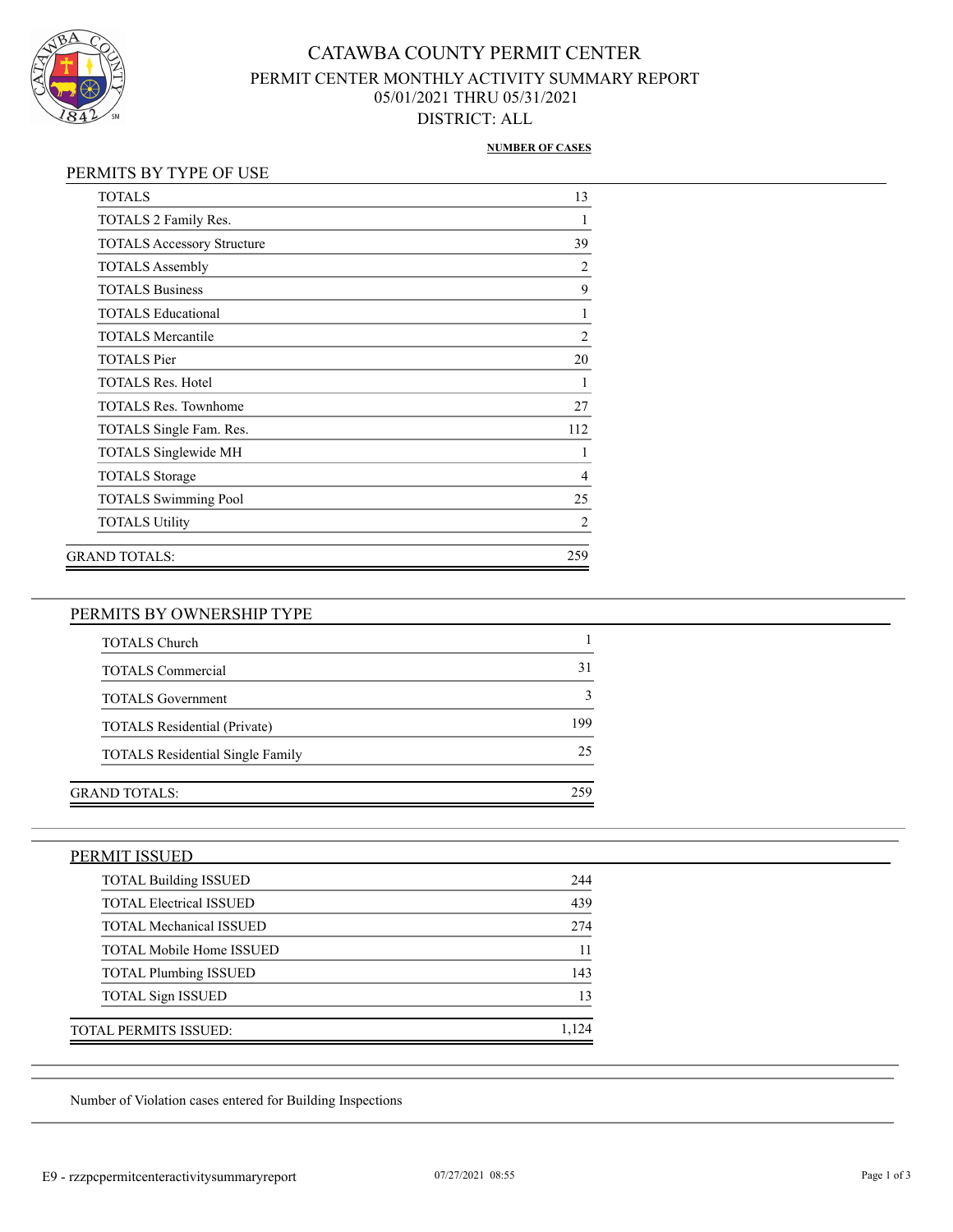

## CATAWBA COUNTY PERMIT CENTER PERMIT CENTER MONTHLY ACTIVITY SUMMARY REPORT 05/01/2021 THRU 05/31/2021 DISTRICT: ALL

**NUMBER OF CASES**

| <b>CAPITAL FEES BY FEE TYPE</b>                |                |  |
|------------------------------------------------|----------------|--|
| <b>TOTAL</b>                                   |                |  |
| <b>GRAND TOTAL</b>                             |                |  |
|                                                |                |  |
|                                                |                |  |
| PLAN REVIEW TOTALS SUMMARY                     |                |  |
| <b>TOTALS Standard Plan Review</b>             | 44             |  |
|                                                |                |  |
| <b>GRAND TOTALS:</b>                           | 44             |  |
| PERMITS PLANNING & ZONING                      |                |  |
| TOTALS Zoning Authorization (NR)               | $20\,$         |  |
| TOTALS Zoning Authorization (R)                | 101            |  |
|                                                |                |  |
| <b>GRAND TOTALS:</b>                           | 121            |  |
|                                                |                |  |
| FIRE MARSHAL'S OFFICE                          |                |  |
| <b>TOTALS Fire Construction</b>                | 5              |  |
| <b>GRAND TOTALS:</b>                           | 5              |  |
| Maximum Occupany Certificates Issued           |                |  |
| PERMITS BY WORK CLASS FOR ENVIRONMENTAL HEALTH |                |  |
| <b>TOTALS Abandonment</b>                      | 6              |  |
| <b>TOTALS Building Permit Related</b>          | $\,8\,$        |  |
| <b>TOTALS</b> Expansion                        | $\mathbf{1}$   |  |
| TOTALS New Septic                              | 91             |  |
| <b>TOTALS New Well</b>                         | 15             |  |
| <b>TOTALS Relocation</b>                       | 4              |  |
| TOTALS Repair/Expansion                        | $\overline{2}$ |  |
| TOTALS Repairs                                 | 46             |  |
| <b>TOTALS Replacement</b>                      | $\overline{c}$ |  |
| <b>GRAND TOTALS:</b>                           | 175            |  |
|                                                |                |  |